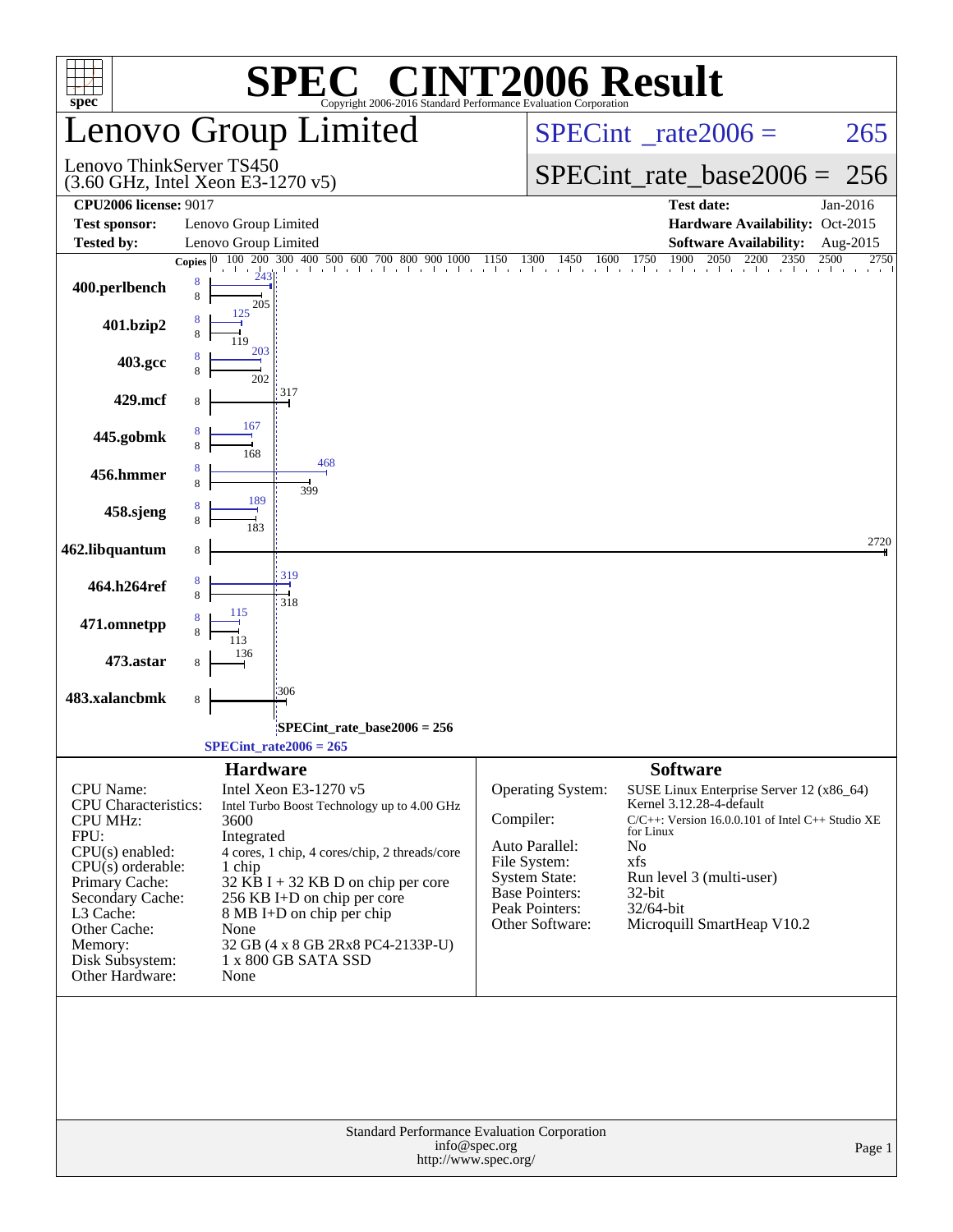

### enovo Group Limited

#### (3.60 GHz, Intel Xeon E3-1270 v5) Lenovo ThinkServer TS450

SPECint rate $2006 = 265$ 

#### [SPECint\\_rate\\_base2006 =](http://www.spec.org/auto/cpu2006/Docs/result-fields.html#SPECintratebase2006) 256

**[Test sponsor:](http://www.spec.org/auto/cpu2006/Docs/result-fields.html#Testsponsor)** Lenovo Group Limited **[Hardware Availability:](http://www.spec.org/auto/cpu2006/Docs/result-fields.html#HardwareAvailability)** Oct-2015

**[CPU2006 license:](http://www.spec.org/auto/cpu2006/Docs/result-fields.html#CPU2006license)** 9017 **[Test date:](http://www.spec.org/auto/cpu2006/Docs/result-fields.html#Testdate)** Jan-2016 **[Tested by:](http://www.spec.org/auto/cpu2006/Docs/result-fields.html#Testedby)** Lenovo Group Limited **[Software Availability:](http://www.spec.org/auto/cpu2006/Docs/result-fields.html#SoftwareAvailability)** Aug-2015

#### **[Results Table](http://www.spec.org/auto/cpu2006/Docs/result-fields.html#ResultsTable)**

|                    | <b>Base</b>             |                |       |                                                                                                        |            |                |                  | <b>Peak</b>   |                |              |                |              |                |              |
|--------------------|-------------------------|----------------|-------|--------------------------------------------------------------------------------------------------------|------------|----------------|------------------|---------------|----------------|--------------|----------------|--------------|----------------|--------------|
| <b>Benchmark</b>   | <b>Copies</b>           | <b>Seconds</b> | Ratio | <b>Seconds</b>                                                                                         | Ratio      | <b>Seconds</b> | Ratio            | <b>Copies</b> | <b>Seconds</b> | <b>Ratio</b> | <b>Seconds</b> | <b>Ratio</b> | <b>Seconds</b> | <b>Ratio</b> |
| 400.perlbench      |                         | 381            | 205   | 380                                                                                                    | 205        | 380            | 206              |               | 325            | 240          | 322            | 243          | 318            | 246          |
| 401.bzip2          | 8                       | 648            | 119   | 645                                                                                                    | 120        | 652            | 118              | 8             | 620            | 124          | 619            | 125          | 617            | 125          |
| $403.\mathrm{gcc}$ | 8                       | 318            | 203   | 319                                                                                                    | 202        | 319            | 202              | 8             | 317            | 203          | 315            | 204          | 318            | 202          |
| $429$ .mcf         | 8                       | 230            | 317   | 230                                                                                                    | 318        | 230            | 317              | 8             | 230            | 317          | 230            | 318          | 230            | 317          |
| $445$ .gobm $k$    | 8                       | 499            | 168   | 498                                                                                                    | 168        | 499            | 168l             | 8             | 501            | 167          | 501            | 167          | 501            | 167          |
| 456.hmmer          | 8                       | 187            | 399   | 186                                                                                                    | 402        | 188            | 398              | 8             | 160            | 468          | 159            | 468          | 159            | 469          |
| $458$ .sjeng       | 8                       | 530            | 183   | 530                                                                                                    | 183        | 532            | 182l             | 8             | 512            | 189          | 512            | 189          | 512            | 189          |
| 462.libquantum     | 8                       | 60.9           | 2720  | 61.0                                                                                                   | 2720       | 60.8           | 2730             | 8             | 60.9           | 2720         | 61.0           | 2720         | 60.8           | 2730         |
| 464.h264ref        | 8                       | 562            | 315   | 554                                                                                                    | 319        | 556            | <b>318</b>       | 8             | 557            | 318          | 550            | 322          | 555            | 319          |
| 471.omnetpp        | $\mathsf{\overline{R}}$ | 445            | 112   | 444                                                                                                    | <b>113</b> | 444            | 113 <sup> </sup> | 8             | 433            | 115          | 433            | 116          | 433            | 115          |
| $473$ . astar      | 8                       | 414            | 136   | 412                                                                                                    | 136        | 413            | <b>136</b>       | 8             | 414            | 136          | 412            | 136          | 413            | <u>136</u>   |
| 483.xalancbmk      | 8                       | 181            | 306   | 181                                                                                                    | <b>306</b> | 180            | 30 <sub>6</sub>  | 8             | 181            | 306          | 181            | 306          | 180            | 306          |
|                    |                         |                |       | Decute enneau in the order in which thay were mu. Dold underlined text indicates a modian magazinement |            |                |                  |               |                |              |                |              |                |              |

Results appear in the [order in which they were run.](http://www.spec.org/auto/cpu2006/Docs/result-fields.html#RunOrder) Bold underlined text [indicates a median measurement.](http://www.spec.org/auto/cpu2006/Docs/result-fields.html#Median)

#### **[Submit Notes](http://www.spec.org/auto/cpu2006/Docs/result-fields.html#SubmitNotes)**

 The taskset mechanism was used to bind copies to processors. The config file option 'submit' was used to generate taskset commands to bind each copy to a specific processor. For details, please see the config file.

#### **[Operating System Notes](http://www.spec.org/auto/cpu2006/Docs/result-fields.html#OperatingSystemNotes)**

 Stack size set to unlimited using "ulimit -s unlimited" Transparent Huge Pages enabled with: echo always > /sys/kernel/mm/transparent\_hugepage/enabled Filesystem page cache cleared with: echo 1 > /proc/sys/vm/drop\_caches

#### **[Platform Notes](http://www.spec.org/auto/cpu2006/Docs/result-fields.html#PlatformNotes)**

BIOS Configuration: EIST Support set to Enabled Intel (R) Hyper-Threading set to Enabled C1E Support set to Enabled C State Support set to Enabled Turbo Mode set to Enable Sysinfo program /home/cpu2006-1.2-ic16.0/config/sysinfo.rev6914 \$Rev: 6914 \$ \$Date:: 2014-06-25 #\$ e3fbb8667b5a285932ceab81e28219e1 running on TS450-SLE12 Sun Jan 24 13:18:20 2016

 This section contains SUT (System Under Test) info as seen by some common utilities. To remove or add to this section, see: <http://www.spec.org/cpu2006/Docs/config.html#sysinfo> Continued on next page

> Standard Performance Evaluation Corporation [info@spec.org](mailto:info@spec.org) <http://www.spec.org/>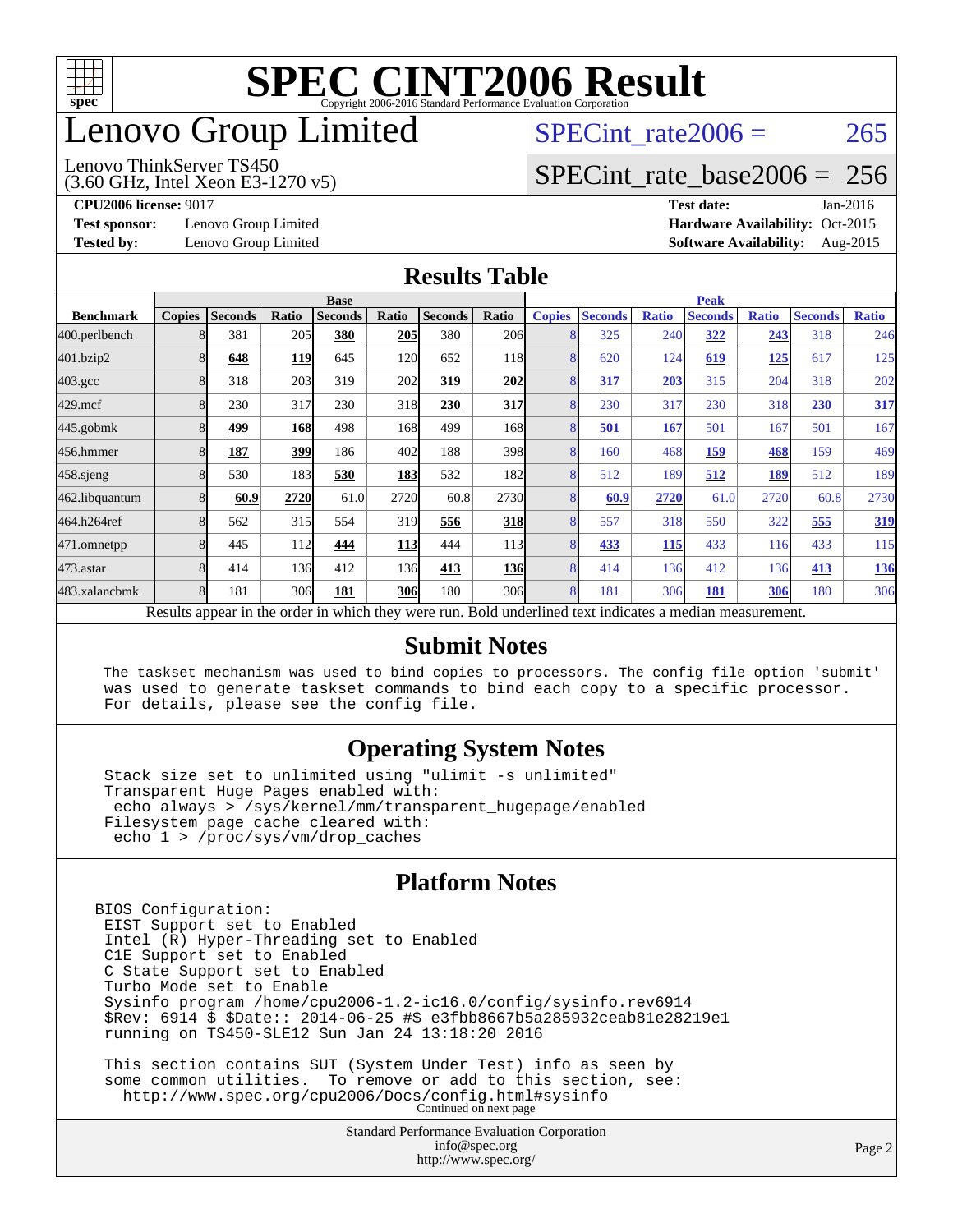

### enovo Group Limited

SPECint rate $2006 = 265$ 

(3.60 GHz, Intel Xeon E3-1270 v5) Lenovo ThinkServer TS450

**[Test sponsor:](http://www.spec.org/auto/cpu2006/Docs/result-fields.html#Testsponsor)** Lenovo Group Limited **[Hardware Availability:](http://www.spec.org/auto/cpu2006/Docs/result-fields.html#HardwareAvailability)** Oct-2015

[SPECint\\_rate\\_base2006 =](http://www.spec.org/auto/cpu2006/Docs/result-fields.html#SPECintratebase2006) 256 **[CPU2006 license:](http://www.spec.org/auto/cpu2006/Docs/result-fields.html#CPU2006license)** 9017 **[Test date:](http://www.spec.org/auto/cpu2006/Docs/result-fields.html#Testdate)** Jan-2016

#### **[Tested by:](http://www.spec.org/auto/cpu2006/Docs/result-fields.html#Testedby)** Lenovo Group Limited **[Software Availability:](http://www.spec.org/auto/cpu2006/Docs/result-fields.html#SoftwareAvailability)** Aug-2015 **[Platform Notes \(Continued\)](http://www.spec.org/auto/cpu2006/Docs/result-fields.html#PlatformNotes)**

Standard Performance Evaluation Corporation [info@spec.org](mailto:info@spec.org) <http://www.spec.org/> From /proc/cpuinfo model name : Intel(R) Xeon(R) CPU E3-1270 v5 @ 3.60GHz 1 "physical id"s (chips) 8 "processors" cores, siblings (Caution: counting these is hw and system dependent. The following excerpts from /proc/cpuinfo might not be reliable. Use with caution.) cpu cores : 4 siblings : 8 physical 0: cores 0 1 2 3 cache size : 8192 KB From /proc/meminfo MemTotal: 32932764 kB HugePages\_Total: 0<br>Hugepagesize: 2048 kB Hugepagesize: From /etc/\*release\* /etc/\*version\* SuSE-release: SUSE Linux Enterprise Server 12 (x86\_64) VERSION = 12 PATCHLEVEL = 0 # This file is deprecated and will be removed in a future service pack or release. # Please check /etc/os-release for details about this release. os-release: NAME="SLES" VERSION="12" VERSION\_ID="12" PRETTY\_NAME="SUSE Linux Enterprise Server 12" ID="sles" ANSI\_COLOR="0;32" CPE\_NAME="cpe:/o:suse:sles:12" uname -a: Linux TS450-SLE12 3.12.28-4-default #1 SMP Thu Sep 25 17:02:34 UTC 2014 (9879bd4) x86\_64 x86\_64 x86\_64 GNU/Linux run-level 3 Jan 24 13:17 SPEC is set to: /home/cpu2006-1.2-ic16.0 Filesystem Type Size Used Avail Use% Mounted on<br>
/dev/sda3 xfs 600G 7.6G 593G 2% /home 600G 7.6G 593G Additional information from dmidecode: Warning: Use caution when you interpret this section. The 'dmidecode' program reads system data which is "intended to allow hardware to be accurately determined", but the intent may not be met, as there are frequent changes to hardware, firmware, and the "DMTF SMBIOS" standard. BIOS LENOVO FWKT32A  $12/25/2015$ <br>Continued on next page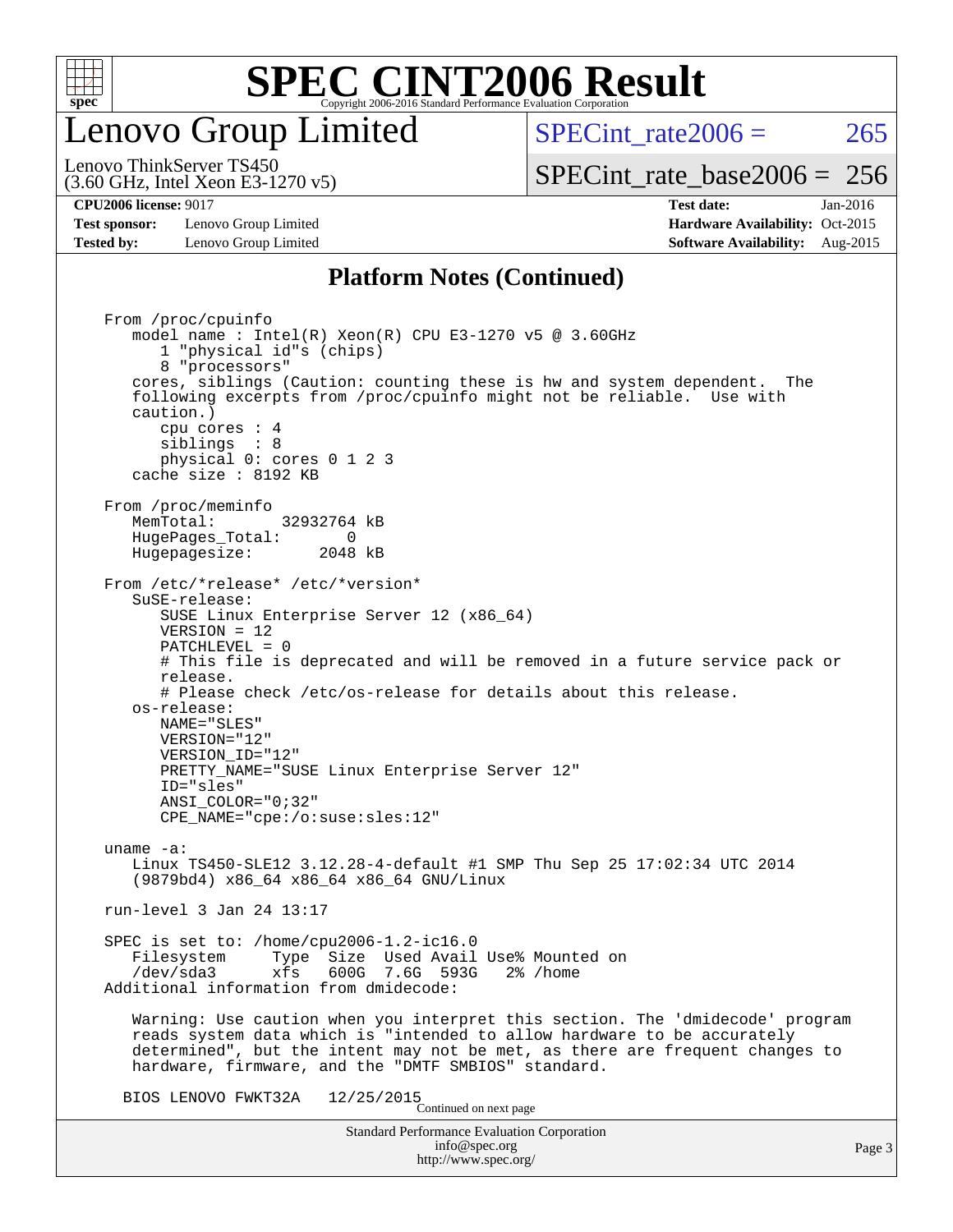

### enovo Group Limited

SPECint rate $2006 = 265$ 

(3.60 GHz, Intel Xeon E3-1270 v5) Lenovo ThinkServer TS450

[SPECint\\_rate\\_base2006 =](http://www.spec.org/auto/cpu2006/Docs/result-fields.html#SPECintratebase2006) 256

**[Test sponsor:](http://www.spec.org/auto/cpu2006/Docs/result-fields.html#Testsponsor)** Lenovo Group Limited **[Hardware Availability:](http://www.spec.org/auto/cpu2006/Docs/result-fields.html#HardwareAvailability)** Oct-2015

**[CPU2006 license:](http://www.spec.org/auto/cpu2006/Docs/result-fields.html#CPU2006license)** 9017 **[Test date:](http://www.spec.org/auto/cpu2006/Docs/result-fields.html#Testdate)** Jan-2016 **[Tested by:](http://www.spec.org/auto/cpu2006/Docs/result-fields.html#Testedby)** Lenovo Group Limited **[Software Availability:](http://www.spec.org/auto/cpu2006/Docs/result-fields.html#SoftwareAvailability)** Aug-2015

#### **[Platform Notes \(Continued\)](http://www.spec.org/auto/cpu2006/Docs/result-fields.html#PlatformNotes)**

Memory:

4x Samsung M378A1G43DB0-CPB 8 GB 2 rank 2133 MHz

(End of data from sysinfo program)

#### **[General Notes](http://www.spec.org/auto/cpu2006/Docs/result-fields.html#GeneralNotes)**

Environment variables set by runspec before the start of the run: LD\_LIBRARY\_PATH = "/home/cpu2006-1.2-ic16.0/libs/32:/home/cpu2006-1.2-ic16.0/libs/64:/home/cpu2006-1.2-ic16.0/sh"

 Binaries compiled on a system with 1x Intel Core i5-4670K CPU + 32GB memory using RedHat EL 7.1 Transparent Huge Pages enabled with: echo always > /sys/kernel/mm/transparent\_hugepage/enabled

#### **[Base Compiler Invocation](http://www.spec.org/auto/cpu2006/Docs/result-fields.html#BaseCompilerInvocation)**

[C benchmarks](http://www.spec.org/auto/cpu2006/Docs/result-fields.html#Cbenchmarks):

[icc -m32 -L/opt/intel/compilers\\_and\\_libraries\\_2016/linux/compiler/lib/ia32\\_lin](http://www.spec.org/cpu2006/results/res2016q1/cpu2006-20160222-39037.flags.html#user_CCbase_intel_icc_e10256ba5924b668798078a321b0cb3f)

#### [C++ benchmarks:](http://www.spec.org/auto/cpu2006/Docs/result-fields.html#CXXbenchmarks)

[icpc -m32 -L/opt/intel/compilers\\_and\\_libraries\\_2016/linux/compiler/lib/ia32\\_lin](http://www.spec.org/cpu2006/results/res2016q1/cpu2006-20160222-39037.flags.html#user_CXXbase_intel_icpc_b4f50a394bdb4597aa5879c16bc3f5c5)

#### **[Base Portability Flags](http://www.spec.org/auto/cpu2006/Docs/result-fields.html#BasePortabilityFlags)**

 400.perlbench: [-D\\_FILE\\_OFFSET\\_BITS=64](http://www.spec.org/cpu2006/results/res2016q1/cpu2006-20160222-39037.flags.html#user_basePORTABILITY400_perlbench_file_offset_bits_64_438cf9856305ebd76870a2c6dc2689ab) [-DSPEC\\_CPU\\_LINUX\\_IA32](http://www.spec.org/cpu2006/results/res2016q1/cpu2006-20160222-39037.flags.html#b400.perlbench_baseCPORTABILITY_DSPEC_CPU_LINUX_IA32) 401.bzip2: [-D\\_FILE\\_OFFSET\\_BITS=64](http://www.spec.org/cpu2006/results/res2016q1/cpu2006-20160222-39037.flags.html#user_basePORTABILITY401_bzip2_file_offset_bits_64_438cf9856305ebd76870a2c6dc2689ab) 403.gcc: [-D\\_FILE\\_OFFSET\\_BITS=64](http://www.spec.org/cpu2006/results/res2016q1/cpu2006-20160222-39037.flags.html#user_basePORTABILITY403_gcc_file_offset_bits_64_438cf9856305ebd76870a2c6dc2689ab) 429.mcf: [-D\\_FILE\\_OFFSET\\_BITS=64](http://www.spec.org/cpu2006/results/res2016q1/cpu2006-20160222-39037.flags.html#user_basePORTABILITY429_mcf_file_offset_bits_64_438cf9856305ebd76870a2c6dc2689ab) 445.gobmk: [-D\\_FILE\\_OFFSET\\_BITS=64](http://www.spec.org/cpu2006/results/res2016q1/cpu2006-20160222-39037.flags.html#user_basePORTABILITY445_gobmk_file_offset_bits_64_438cf9856305ebd76870a2c6dc2689ab) 456.hmmer: [-D\\_FILE\\_OFFSET\\_BITS=64](http://www.spec.org/cpu2006/results/res2016q1/cpu2006-20160222-39037.flags.html#user_basePORTABILITY456_hmmer_file_offset_bits_64_438cf9856305ebd76870a2c6dc2689ab) 458.sjeng: [-D\\_FILE\\_OFFSET\\_BITS=64](http://www.spec.org/cpu2006/results/res2016q1/cpu2006-20160222-39037.flags.html#user_basePORTABILITY458_sjeng_file_offset_bits_64_438cf9856305ebd76870a2c6dc2689ab) 462.libquantum: [-D\\_FILE\\_OFFSET\\_BITS=64](http://www.spec.org/cpu2006/results/res2016q1/cpu2006-20160222-39037.flags.html#user_basePORTABILITY462_libquantum_file_offset_bits_64_438cf9856305ebd76870a2c6dc2689ab) [-DSPEC\\_CPU\\_LINUX](http://www.spec.org/cpu2006/results/res2016q1/cpu2006-20160222-39037.flags.html#b462.libquantum_baseCPORTABILITY_DSPEC_CPU_LINUX) 464.h264ref: [-D\\_FILE\\_OFFSET\\_BITS=64](http://www.spec.org/cpu2006/results/res2016q1/cpu2006-20160222-39037.flags.html#user_basePORTABILITY464_h264ref_file_offset_bits_64_438cf9856305ebd76870a2c6dc2689ab) 471.omnetpp: [-D\\_FILE\\_OFFSET\\_BITS=64](http://www.spec.org/cpu2006/results/res2016q1/cpu2006-20160222-39037.flags.html#user_basePORTABILITY471_omnetpp_file_offset_bits_64_438cf9856305ebd76870a2c6dc2689ab) 473.astar: [-D\\_FILE\\_OFFSET\\_BITS=64](http://www.spec.org/cpu2006/results/res2016q1/cpu2006-20160222-39037.flags.html#user_basePORTABILITY473_astar_file_offset_bits_64_438cf9856305ebd76870a2c6dc2689ab) 483.xalancbmk: [-D\\_FILE\\_OFFSET\\_BITS=64](http://www.spec.org/cpu2006/results/res2016q1/cpu2006-20160222-39037.flags.html#user_basePORTABILITY483_xalancbmk_file_offset_bits_64_438cf9856305ebd76870a2c6dc2689ab) [-DSPEC\\_CPU\\_LINUX](http://www.spec.org/cpu2006/results/res2016q1/cpu2006-20160222-39037.flags.html#b483.xalancbmk_baseCXXPORTABILITY_DSPEC_CPU_LINUX)

#### **[Base Optimization Flags](http://www.spec.org/auto/cpu2006/Docs/result-fields.html#BaseOptimizationFlags)**

[C benchmarks](http://www.spec.org/auto/cpu2006/Docs/result-fields.html#Cbenchmarks):

[-xCORE-AVX2](http://www.spec.org/cpu2006/results/res2016q1/cpu2006-20160222-39037.flags.html#user_CCbase_f-xAVX2_5f5fc0cbe2c9f62c816d3e45806c70d7) [-ipo](http://www.spec.org/cpu2006/results/res2016q1/cpu2006-20160222-39037.flags.html#user_CCbase_f-ipo) [-O3](http://www.spec.org/cpu2006/results/res2016q1/cpu2006-20160222-39037.flags.html#user_CCbase_f-O3) [-no-prec-div](http://www.spec.org/cpu2006/results/res2016q1/cpu2006-20160222-39037.flags.html#user_CCbase_f-no-prec-div) [-opt-prefetch](http://www.spec.org/cpu2006/results/res2016q1/cpu2006-20160222-39037.flags.html#user_CCbase_f-opt-prefetch) [-opt-mem-layout-trans=3](http://www.spec.org/cpu2006/results/res2016q1/cpu2006-20160222-39037.flags.html#user_CCbase_f-opt-mem-layout-trans_a7b82ad4bd7abf52556d4961a2ae94d5)

Continued on next page

Standard Performance Evaluation Corporation [info@spec.org](mailto:info@spec.org) <http://www.spec.org/>

Page 4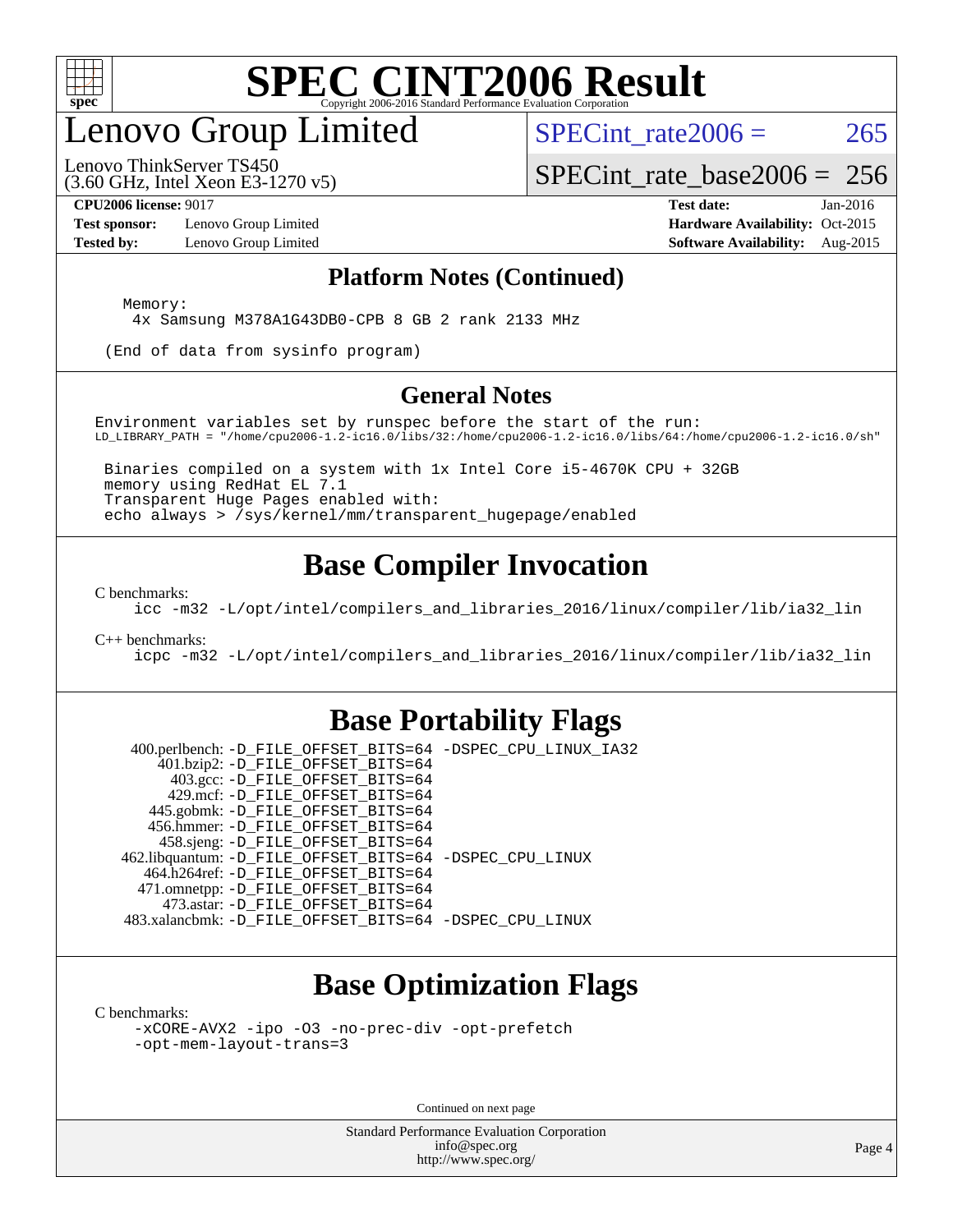

### enovo Group Limited

(3.60 GHz, Intel Xeon E3-1270 v5) Lenovo ThinkServer TS450

SPECint rate $2006 = 265$ 

[SPECint\\_rate\\_base2006 =](http://www.spec.org/auto/cpu2006/Docs/result-fields.html#SPECintratebase2006) 256

**[Test sponsor:](http://www.spec.org/auto/cpu2006/Docs/result-fields.html#Testsponsor)** Lenovo Group Limited **[Hardware Availability:](http://www.spec.org/auto/cpu2006/Docs/result-fields.html#HardwareAvailability)** Oct-2015

**[CPU2006 license:](http://www.spec.org/auto/cpu2006/Docs/result-fields.html#CPU2006license)** 9017 **[Test date:](http://www.spec.org/auto/cpu2006/Docs/result-fields.html#Testdate)** Jan-2016 **[Tested by:](http://www.spec.org/auto/cpu2006/Docs/result-fields.html#Testedby)** Lenovo Group Limited **[Software Availability:](http://www.spec.org/auto/cpu2006/Docs/result-fields.html#SoftwareAvailability)** Aug-2015

#### **[Base Optimization Flags \(Continued\)](http://www.spec.org/auto/cpu2006/Docs/result-fields.html#BaseOptimizationFlags)**

[C++ benchmarks:](http://www.spec.org/auto/cpu2006/Docs/result-fields.html#CXXbenchmarks)

[-xCORE-AVX2](http://www.spec.org/cpu2006/results/res2016q1/cpu2006-20160222-39037.flags.html#user_CXXbase_f-xAVX2_5f5fc0cbe2c9f62c816d3e45806c70d7) [-ipo](http://www.spec.org/cpu2006/results/res2016q1/cpu2006-20160222-39037.flags.html#user_CXXbase_f-ipo) [-O3](http://www.spec.org/cpu2006/results/res2016q1/cpu2006-20160222-39037.flags.html#user_CXXbase_f-O3) [-no-prec-div](http://www.spec.org/cpu2006/results/res2016q1/cpu2006-20160222-39037.flags.html#user_CXXbase_f-no-prec-div) [-opt-prefetch](http://www.spec.org/cpu2006/results/res2016q1/cpu2006-20160222-39037.flags.html#user_CXXbase_f-opt-prefetch)

[-opt-mem-layout-trans=3](http://www.spec.org/cpu2006/results/res2016q1/cpu2006-20160222-39037.flags.html#user_CXXbase_f-opt-mem-layout-trans_a7b82ad4bd7abf52556d4961a2ae94d5) [-Wl,-z,muldefs](http://www.spec.org/cpu2006/results/res2016q1/cpu2006-20160222-39037.flags.html#user_CXXbase_link_force_multiple1_74079c344b956b9658436fd1b6dd3a8a) [-L/sh -lsmartheap](http://www.spec.org/cpu2006/results/res2016q1/cpu2006-20160222-39037.flags.html#user_CXXbase_SmartHeap_32f6c82aa1ed9c52345d30cf6e4a0499)

#### **[Base Other Flags](http://www.spec.org/auto/cpu2006/Docs/result-fields.html#BaseOtherFlags)**

[C benchmarks](http://www.spec.org/auto/cpu2006/Docs/result-fields.html#Cbenchmarks):

403.gcc: [-Dalloca=\\_alloca](http://www.spec.org/cpu2006/results/res2016q1/cpu2006-20160222-39037.flags.html#b403.gcc_baseEXTRA_CFLAGS_Dalloca_be3056838c12de2578596ca5467af7f3)

#### **[Peak Compiler Invocation](http://www.spec.org/auto/cpu2006/Docs/result-fields.html#PeakCompilerInvocation)**

[C benchmarks \(except as noted below\)](http://www.spec.org/auto/cpu2006/Docs/result-fields.html#Cbenchmarksexceptasnotedbelow):

[icc -m32 -L/opt/intel/compilers\\_and\\_libraries\\_2016/linux/compiler/lib/ia32\\_lin](http://www.spec.org/cpu2006/results/res2016q1/cpu2006-20160222-39037.flags.html#user_CCpeak_intel_icc_e10256ba5924b668798078a321b0cb3f)

400.perlbench: [icc -m64](http://www.spec.org/cpu2006/results/res2016q1/cpu2006-20160222-39037.flags.html#user_peakCCLD400_perlbench_intel_icc_64bit_bda6cc9af1fdbb0edc3795bac97ada53)

401.bzip2: [icc -m64](http://www.spec.org/cpu2006/results/res2016q1/cpu2006-20160222-39037.flags.html#user_peakCCLD401_bzip2_intel_icc_64bit_bda6cc9af1fdbb0edc3795bac97ada53)

456.hmmer: [icc -m64](http://www.spec.org/cpu2006/results/res2016q1/cpu2006-20160222-39037.flags.html#user_peakCCLD456_hmmer_intel_icc_64bit_bda6cc9af1fdbb0edc3795bac97ada53)

458.sjeng: [icc -m64](http://www.spec.org/cpu2006/results/res2016q1/cpu2006-20160222-39037.flags.html#user_peakCCLD458_sjeng_intel_icc_64bit_bda6cc9af1fdbb0edc3795bac97ada53)

#### [C++ benchmarks:](http://www.spec.org/auto/cpu2006/Docs/result-fields.html#CXXbenchmarks)

[icpc -m32 -L/opt/intel/compilers\\_and\\_libraries\\_2016/linux/compiler/lib/ia32\\_lin](http://www.spec.org/cpu2006/results/res2016q1/cpu2006-20160222-39037.flags.html#user_CXXpeak_intel_icpc_b4f50a394bdb4597aa5879c16bc3f5c5)

#### **[Peak Portability Flags](http://www.spec.org/auto/cpu2006/Docs/result-fields.html#PeakPortabilityFlags)**

 400.perlbench: [-D\\_FILE\\_OFFSET\\_BITS=64](http://www.spec.org/cpu2006/results/res2016q1/cpu2006-20160222-39037.flags.html#user_peakPORTABILITY400_perlbench_file_offset_bits_64_438cf9856305ebd76870a2c6dc2689ab) [-DSPEC\\_CPU\\_LP64](http://www.spec.org/cpu2006/results/res2016q1/cpu2006-20160222-39037.flags.html#b400.perlbench_peakCPORTABILITY_DSPEC_CPU_LP64) [-DSPEC\\_CPU\\_LINUX\\_X64](http://www.spec.org/cpu2006/results/res2016q1/cpu2006-20160222-39037.flags.html#b400.perlbench_peakCPORTABILITY_DSPEC_CPU_LINUX_X64) 401.bzip2: [-D\\_FILE\\_OFFSET\\_BITS=64](http://www.spec.org/cpu2006/results/res2016q1/cpu2006-20160222-39037.flags.html#user_peakPORTABILITY401_bzip2_file_offset_bits_64_438cf9856305ebd76870a2c6dc2689ab) [-DSPEC\\_CPU\\_LP64](http://www.spec.org/cpu2006/results/res2016q1/cpu2006-20160222-39037.flags.html#suite_peakCPORTABILITY401_bzip2_DSPEC_CPU_LP64) 403.gcc: [-D\\_FILE\\_OFFSET\\_BITS=64](http://www.spec.org/cpu2006/results/res2016q1/cpu2006-20160222-39037.flags.html#user_peakPORTABILITY403_gcc_file_offset_bits_64_438cf9856305ebd76870a2c6dc2689ab) 429.mcf: [-D\\_FILE\\_OFFSET\\_BITS=64](http://www.spec.org/cpu2006/results/res2016q1/cpu2006-20160222-39037.flags.html#user_peakPORTABILITY429_mcf_file_offset_bits_64_438cf9856305ebd76870a2c6dc2689ab) 445.gobmk: [-D\\_FILE\\_OFFSET\\_BITS=64](http://www.spec.org/cpu2006/results/res2016q1/cpu2006-20160222-39037.flags.html#user_peakPORTABILITY445_gobmk_file_offset_bits_64_438cf9856305ebd76870a2c6dc2689ab) 456.hmmer: [-D\\_FILE\\_OFFSET\\_BITS=64](http://www.spec.org/cpu2006/results/res2016q1/cpu2006-20160222-39037.flags.html#user_peakPORTABILITY456_hmmer_file_offset_bits_64_438cf9856305ebd76870a2c6dc2689ab) [-DSPEC\\_CPU\\_LP64](http://www.spec.org/cpu2006/results/res2016q1/cpu2006-20160222-39037.flags.html#suite_peakCPORTABILITY456_hmmer_DSPEC_CPU_LP64) 458.sjeng: [-D\\_FILE\\_OFFSET\\_BITS=64](http://www.spec.org/cpu2006/results/res2016q1/cpu2006-20160222-39037.flags.html#user_peakPORTABILITY458_sjeng_file_offset_bits_64_438cf9856305ebd76870a2c6dc2689ab) [-DSPEC\\_CPU\\_LP64](http://www.spec.org/cpu2006/results/res2016q1/cpu2006-20160222-39037.flags.html#suite_peakCPORTABILITY458_sjeng_DSPEC_CPU_LP64) 462.libquantum: [-D\\_FILE\\_OFFSET\\_BITS=64](http://www.spec.org/cpu2006/results/res2016q1/cpu2006-20160222-39037.flags.html#user_peakPORTABILITY462_libquantum_file_offset_bits_64_438cf9856305ebd76870a2c6dc2689ab) [-DSPEC\\_CPU\\_LINUX](http://www.spec.org/cpu2006/results/res2016q1/cpu2006-20160222-39037.flags.html#b462.libquantum_peakCPORTABILITY_DSPEC_CPU_LINUX) 464.h264ref: [-D\\_FILE\\_OFFSET\\_BITS=64](http://www.spec.org/cpu2006/results/res2016q1/cpu2006-20160222-39037.flags.html#user_peakPORTABILITY464_h264ref_file_offset_bits_64_438cf9856305ebd76870a2c6dc2689ab) 471.omnetpp: [-D\\_FILE\\_OFFSET\\_BITS=64](http://www.spec.org/cpu2006/results/res2016q1/cpu2006-20160222-39037.flags.html#user_peakPORTABILITY471_omnetpp_file_offset_bits_64_438cf9856305ebd76870a2c6dc2689ab) 473.astar: [-D\\_FILE\\_OFFSET\\_BITS=64](http://www.spec.org/cpu2006/results/res2016q1/cpu2006-20160222-39037.flags.html#user_peakPORTABILITY473_astar_file_offset_bits_64_438cf9856305ebd76870a2c6dc2689ab) 483.xalancbmk: [-D\\_FILE\\_OFFSET\\_BITS=64](http://www.spec.org/cpu2006/results/res2016q1/cpu2006-20160222-39037.flags.html#user_peakPORTABILITY483_xalancbmk_file_offset_bits_64_438cf9856305ebd76870a2c6dc2689ab) [-DSPEC\\_CPU\\_LINUX](http://www.spec.org/cpu2006/results/res2016q1/cpu2006-20160222-39037.flags.html#b483.xalancbmk_peakCXXPORTABILITY_DSPEC_CPU_LINUX)

> Standard Performance Evaluation Corporation [info@spec.org](mailto:info@spec.org) <http://www.spec.org/>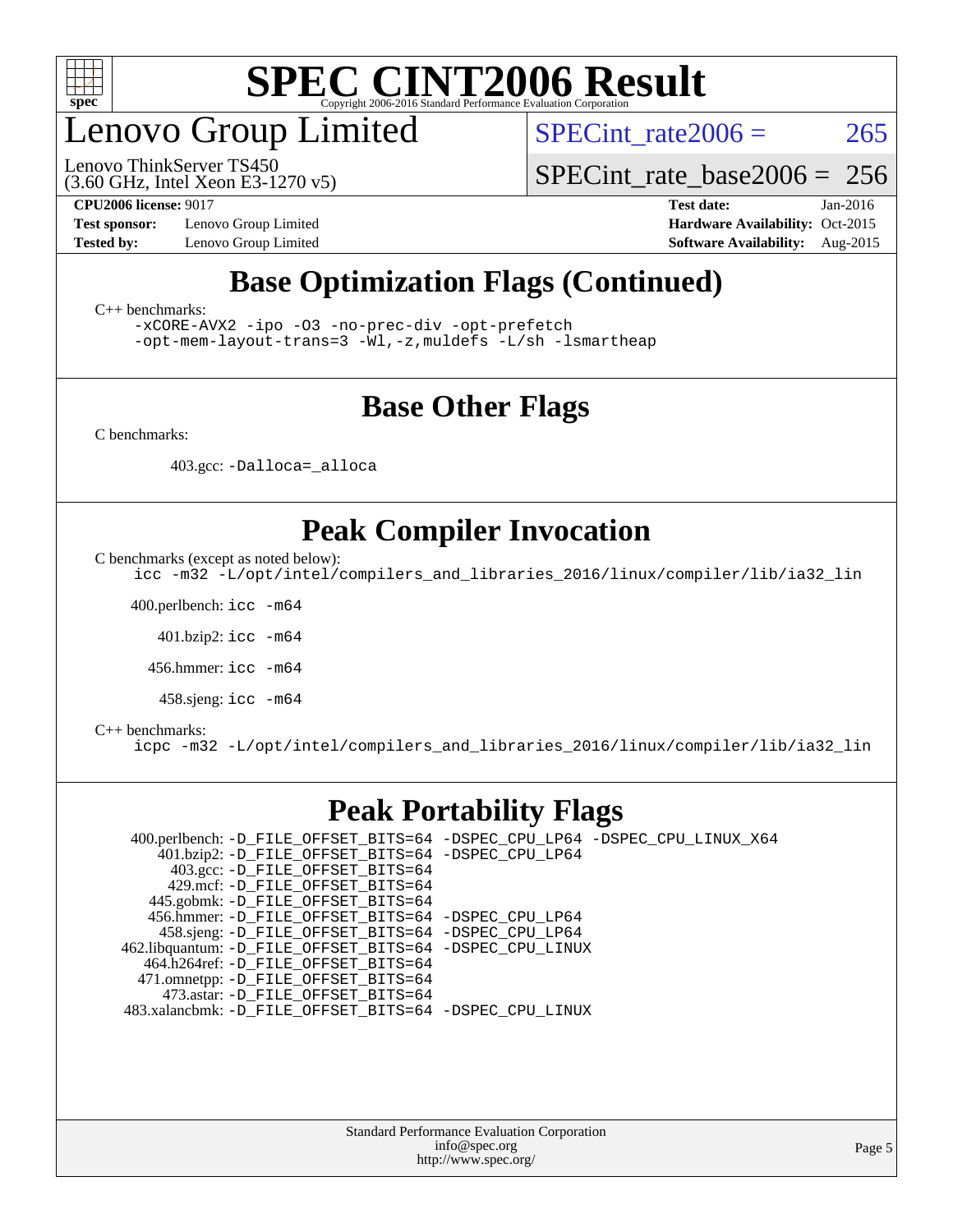

enovo Group Limited

SPECint rate $2006 = 265$ 

(3.60 GHz, Intel Xeon E3-1270 v5) Lenovo ThinkServer TS450

[SPECint\\_rate\\_base2006 =](http://www.spec.org/auto/cpu2006/Docs/result-fields.html#SPECintratebase2006) 256

**[Test sponsor:](http://www.spec.org/auto/cpu2006/Docs/result-fields.html#Testsponsor)** Lenovo Group Limited **[Hardware Availability:](http://www.spec.org/auto/cpu2006/Docs/result-fields.html#HardwareAvailability)** Oct-2015

**[CPU2006 license:](http://www.spec.org/auto/cpu2006/Docs/result-fields.html#CPU2006license)** 9017 **[Test date:](http://www.spec.org/auto/cpu2006/Docs/result-fields.html#Testdate)** Jan-2016 **[Tested by:](http://www.spec.org/auto/cpu2006/Docs/result-fields.html#Testedby)** Lenovo Group Limited **[Software Availability:](http://www.spec.org/auto/cpu2006/Docs/result-fields.html#SoftwareAvailability)** Aug-2015

#### **[Peak Optimization Flags](http://www.spec.org/auto/cpu2006/Docs/result-fields.html#PeakOptimizationFlags)**

[C benchmarks](http://www.spec.org/auto/cpu2006/Docs/result-fields.html#Cbenchmarks):

 400.perlbench: [-xCORE-AVX2](http://www.spec.org/cpu2006/results/res2016q1/cpu2006-20160222-39037.flags.html#user_peakPASS2_CFLAGSPASS2_LDCFLAGS400_perlbench_f-xAVX2_5f5fc0cbe2c9f62c816d3e45806c70d7)(pass 2) [-prof-gen:threadsafe](http://www.spec.org/cpu2006/results/res2016q1/cpu2006-20160222-39037.flags.html#user_peakPASS1_CFLAGSPASS1_LDCFLAGS400_perlbench_prof_gen_21a26eb79f378b550acd7bec9fe4467a)(pass 1)  $-i\text{po}(pass 2) -\overline{03}(pass 2)$  [-no-prec-div](http://www.spec.org/cpu2006/results/res2016q1/cpu2006-20160222-39037.flags.html#user_peakPASS2_CFLAGSPASS2_LDCFLAGS400_perlbench_f-no-prec-div)(pass 2) [-par-num-threads=1](http://www.spec.org/cpu2006/results/res2016q1/cpu2006-20160222-39037.flags.html#user_peakPASS1_CFLAGSPASS1_LDCFLAGS400_perlbench_par_num_threads_786a6ff141b4e9e90432e998842df6c2)(pass 1) [-prof-use](http://www.spec.org/cpu2006/results/res2016q1/cpu2006-20160222-39037.flags.html#user_peakPASS2_CFLAGSPASS2_LDCFLAGS400_perlbench_prof_use_bccf7792157ff70d64e32fe3e1250b55)(pass 2) [-auto-ilp32](http://www.spec.org/cpu2006/results/res2016q1/cpu2006-20160222-39037.flags.html#user_peakCOPTIMIZE400_perlbench_f-auto-ilp32) 401.bzip2: [-xCORE-AVX2](http://www.spec.org/cpu2006/results/res2016q1/cpu2006-20160222-39037.flags.html#user_peakPASS2_CFLAGSPASS2_LDCFLAGS401_bzip2_f-xAVX2_5f5fc0cbe2c9f62c816d3e45806c70d7)(pass 2) [-prof-gen:threadsafe](http://www.spec.org/cpu2006/results/res2016q1/cpu2006-20160222-39037.flags.html#user_peakPASS1_CFLAGSPASS1_LDCFLAGS401_bzip2_prof_gen_21a26eb79f378b550acd7bec9fe4467a)(pass 1)  $-ipo(pass 2) -\overline{O}3(pass 2)$  $-ipo(pass 2) -\overline{O}3(pass 2)$  [-no-prec-div](http://www.spec.org/cpu2006/results/res2016q1/cpu2006-20160222-39037.flags.html#user_peakPASS2_CFLAGSPASS2_LDCFLAGS401_bzip2_f-no-prec-div)(pass 2) [-par-num-threads=1](http://www.spec.org/cpu2006/results/res2016q1/cpu2006-20160222-39037.flags.html#user_peakPASS1_CFLAGSPASS1_LDCFLAGS401_bzip2_par_num_threads_786a6ff141b4e9e90432e998842df6c2)(pass 1) [-prof-use](http://www.spec.org/cpu2006/results/res2016q1/cpu2006-20160222-39037.flags.html#user_peakPASS2_CFLAGSPASS2_LDCFLAGS401_bzip2_prof_use_bccf7792157ff70d64e32fe3e1250b55)(pass 2) [-opt-prefetch](http://www.spec.org/cpu2006/results/res2016q1/cpu2006-20160222-39037.flags.html#user_peakCOPTIMIZE401_bzip2_f-opt-prefetch) [-auto-ilp32](http://www.spec.org/cpu2006/results/res2016q1/cpu2006-20160222-39037.flags.html#user_peakCOPTIMIZE401_bzip2_f-auto-ilp32) [-ansi-alias](http://www.spec.org/cpu2006/results/res2016q1/cpu2006-20160222-39037.flags.html#user_peakCOPTIMIZE401_bzip2_f-ansi-alias) 403.gcc: [-xCORE-AVX2](http://www.spec.org/cpu2006/results/res2016q1/cpu2006-20160222-39037.flags.html#user_peakCOPTIMIZE403_gcc_f-xAVX2_5f5fc0cbe2c9f62c816d3e45806c70d7) [-ipo](http://www.spec.org/cpu2006/results/res2016q1/cpu2006-20160222-39037.flags.html#user_peakCOPTIMIZE403_gcc_f-ipo) [-O3](http://www.spec.org/cpu2006/results/res2016q1/cpu2006-20160222-39037.flags.html#user_peakCOPTIMIZE403_gcc_f-O3) [-no-prec-div](http://www.spec.org/cpu2006/results/res2016q1/cpu2006-20160222-39037.flags.html#user_peakCOPTIMIZE403_gcc_f-no-prec-div)  $429$ .mcf: basepeak = yes 445.gobmk: [-xCORE-AVX2](http://www.spec.org/cpu2006/results/res2016q1/cpu2006-20160222-39037.flags.html#user_peakPASS2_CFLAGSPASS2_LDCFLAGS445_gobmk_f-xAVX2_5f5fc0cbe2c9f62c816d3e45806c70d7)(pass 2) [-prof-gen:threadsafe](http://www.spec.org/cpu2006/results/res2016q1/cpu2006-20160222-39037.flags.html#user_peakPASS1_CFLAGSPASS1_LDCFLAGS445_gobmk_prof_gen_21a26eb79f378b550acd7bec9fe4467a)(pass 1) [-prof-use](http://www.spec.org/cpu2006/results/res2016q1/cpu2006-20160222-39037.flags.html#user_peakPASS2_CFLAGSPASS2_LDCFLAGS445_gobmk_prof_use_bccf7792157ff70d64e32fe3e1250b55)(pass 2) [-par-num-threads=1](http://www.spec.org/cpu2006/results/res2016q1/cpu2006-20160222-39037.flags.html#user_peakPASS1_CFLAGSPASS1_LDCFLAGS445_gobmk_par_num_threads_786a6ff141b4e9e90432e998842df6c2)(pass 1) [-ansi-alias](http://www.spec.org/cpu2006/results/res2016q1/cpu2006-20160222-39037.flags.html#user_peakCOPTIMIZE445_gobmk_f-ansi-alias) [-opt-mem-layout-trans=3](http://www.spec.org/cpu2006/results/res2016q1/cpu2006-20160222-39037.flags.html#user_peakCOPTIMIZE445_gobmk_f-opt-mem-layout-trans_a7b82ad4bd7abf52556d4961a2ae94d5) 456.hmmer: [-xCORE-AVX2](http://www.spec.org/cpu2006/results/res2016q1/cpu2006-20160222-39037.flags.html#user_peakCOPTIMIZE456_hmmer_f-xAVX2_5f5fc0cbe2c9f62c816d3e45806c70d7) [-ipo](http://www.spec.org/cpu2006/results/res2016q1/cpu2006-20160222-39037.flags.html#user_peakCOPTIMIZE456_hmmer_f-ipo) [-O3](http://www.spec.org/cpu2006/results/res2016q1/cpu2006-20160222-39037.flags.html#user_peakCOPTIMIZE456_hmmer_f-O3) [-no-prec-div](http://www.spec.org/cpu2006/results/res2016q1/cpu2006-20160222-39037.flags.html#user_peakCOPTIMIZE456_hmmer_f-no-prec-div) [-unroll2](http://www.spec.org/cpu2006/results/res2016q1/cpu2006-20160222-39037.flags.html#user_peakCOPTIMIZE456_hmmer_f-unroll_784dae83bebfb236979b41d2422d7ec2) [-auto-ilp32](http://www.spec.org/cpu2006/results/res2016q1/cpu2006-20160222-39037.flags.html#user_peakCOPTIMIZE456_hmmer_f-auto-ilp32) 458.sjeng: [-xCORE-AVX2](http://www.spec.org/cpu2006/results/res2016q1/cpu2006-20160222-39037.flags.html#user_peakPASS2_CFLAGSPASS2_LDCFLAGS458_sjeng_f-xAVX2_5f5fc0cbe2c9f62c816d3e45806c70d7)(pass 2) [-prof-gen:threadsafe](http://www.spec.org/cpu2006/results/res2016q1/cpu2006-20160222-39037.flags.html#user_peakPASS1_CFLAGSPASS1_LDCFLAGS458_sjeng_prof_gen_21a26eb79f378b550acd7bec9fe4467a)(pass 1)  $-i\text{po}(pass 2) -03(pass 2) -no-prec-div(pass 2)$  $-i\text{po}(pass 2) -03(pass 2) -no-prec-div(pass 2)$  $-i\text{po}(pass 2) -03(pass 2) -no-prec-div(pass 2)$ [-par-num-threads=1](http://www.spec.org/cpu2006/results/res2016q1/cpu2006-20160222-39037.flags.html#user_peakPASS1_CFLAGSPASS1_LDCFLAGS458_sjeng_par_num_threads_786a6ff141b4e9e90432e998842df6c2)(pass 1) [-prof-use](http://www.spec.org/cpu2006/results/res2016q1/cpu2006-20160222-39037.flags.html#user_peakPASS2_CFLAGSPASS2_LDCFLAGS458_sjeng_prof_use_bccf7792157ff70d64e32fe3e1250b55)(pass 2) [-unroll4](http://www.spec.org/cpu2006/results/res2016q1/cpu2006-20160222-39037.flags.html#user_peakCOPTIMIZE458_sjeng_f-unroll_4e5e4ed65b7fd20bdcd365bec371b81f) [-auto-ilp32](http://www.spec.org/cpu2006/results/res2016q1/cpu2006-20160222-39037.flags.html#user_peakCOPTIMIZE458_sjeng_f-auto-ilp32) 462.libquantum: basepeak = yes 464.h264ref: [-xCORE-AVX2](http://www.spec.org/cpu2006/results/res2016q1/cpu2006-20160222-39037.flags.html#user_peakPASS2_CFLAGSPASS2_LDCFLAGS464_h264ref_f-xAVX2_5f5fc0cbe2c9f62c816d3e45806c70d7)(pass 2) [-prof-gen:threadsafe](http://www.spec.org/cpu2006/results/res2016q1/cpu2006-20160222-39037.flags.html#user_peakPASS1_CFLAGSPASS1_LDCFLAGS464_h264ref_prof_gen_21a26eb79f378b550acd7bec9fe4467a)(pass 1) [-ipo](http://www.spec.org/cpu2006/results/res2016q1/cpu2006-20160222-39037.flags.html#user_peakPASS2_CFLAGSPASS2_LDCFLAGS464_h264ref_f-ipo)(pass 2) [-O3](http://www.spec.org/cpu2006/results/res2016q1/cpu2006-20160222-39037.flags.html#user_peakPASS2_CFLAGSPASS2_LDCFLAGS464_h264ref_f-O3)(pass 2) [-no-prec-div](http://www.spec.org/cpu2006/results/res2016q1/cpu2006-20160222-39037.flags.html#user_peakPASS2_CFLAGSPASS2_LDCFLAGS464_h264ref_f-no-prec-div)(pass 2) [-par-num-threads=1](http://www.spec.org/cpu2006/results/res2016q1/cpu2006-20160222-39037.flags.html#user_peakPASS1_CFLAGSPASS1_LDCFLAGS464_h264ref_par_num_threads_786a6ff141b4e9e90432e998842df6c2)(pass 1) [-prof-use](http://www.spec.org/cpu2006/results/res2016q1/cpu2006-20160222-39037.flags.html#user_peakPASS2_CFLAGSPASS2_LDCFLAGS464_h264ref_prof_use_bccf7792157ff70d64e32fe3e1250b55)(pass 2) [-unroll2](http://www.spec.org/cpu2006/results/res2016q1/cpu2006-20160222-39037.flags.html#user_peakCOPTIMIZE464_h264ref_f-unroll_784dae83bebfb236979b41d2422d7ec2) [-ansi-alias](http://www.spec.org/cpu2006/results/res2016q1/cpu2006-20160222-39037.flags.html#user_peakCOPTIMIZE464_h264ref_f-ansi-alias) [C++ benchmarks:](http://www.spec.org/auto/cpu2006/Docs/result-fields.html#CXXbenchmarks) 471.omnetpp: [-xCORE-AVX2](http://www.spec.org/cpu2006/results/res2016q1/cpu2006-20160222-39037.flags.html#user_peakPASS2_CXXFLAGSPASS2_LDCXXFLAGS471_omnetpp_f-xAVX2_5f5fc0cbe2c9f62c816d3e45806c70d7)(pass 2) [-prof-gen:threadsafe](http://www.spec.org/cpu2006/results/res2016q1/cpu2006-20160222-39037.flags.html#user_peakPASS1_CXXFLAGSPASS1_LDCXXFLAGS471_omnetpp_prof_gen_21a26eb79f378b550acd7bec9fe4467a)(pass 1) [-ipo](http://www.spec.org/cpu2006/results/res2016q1/cpu2006-20160222-39037.flags.html#user_peakPASS2_CXXFLAGSPASS2_LDCXXFLAGS471_omnetpp_f-ipo)(pass 2) [-O3](http://www.spec.org/cpu2006/results/res2016q1/cpu2006-20160222-39037.flags.html#user_peakPASS2_CXXFLAGSPASS2_LDCXXFLAGS471_omnetpp_f-O3)(pass 2) [-no-prec-div](http://www.spec.org/cpu2006/results/res2016q1/cpu2006-20160222-39037.flags.html#user_peakPASS2_CXXFLAGSPASS2_LDCXXFLAGS471_omnetpp_f-no-prec-div)(pass 2) [-par-num-threads=1](http://www.spec.org/cpu2006/results/res2016q1/cpu2006-20160222-39037.flags.html#user_peakPASS1_CXXFLAGSPASS1_LDCXXFLAGS471_omnetpp_par_num_threads_786a6ff141b4e9e90432e998842df6c2)(pass 1) [-prof-use](http://www.spec.org/cpu2006/results/res2016q1/cpu2006-20160222-39037.flags.html#user_peakPASS2_CXXFLAGSPASS2_LDCXXFLAGS471_omnetpp_prof_use_bccf7792157ff70d64e32fe3e1250b55)(pass 2) [-ansi-alias](http://www.spec.org/cpu2006/results/res2016q1/cpu2006-20160222-39037.flags.html#user_peakCXXOPTIMIZE471_omnetpp_f-ansi-alias) [-opt-ra-region-strategy=block](http://www.spec.org/cpu2006/results/res2016q1/cpu2006-20160222-39037.flags.html#user_peakCXXOPTIMIZE471_omnetpp_f-opt-ra-region-strategy_a0a37c372d03933b2a18d4af463c1f69) [-Wl,-z,muldefs](http://www.spec.org/cpu2006/results/res2016q1/cpu2006-20160222-39037.flags.html#user_peakEXTRA_LDFLAGS471_omnetpp_link_force_multiple1_74079c344b956b9658436fd1b6dd3a8a) [-L/sh -lsmartheap](http://www.spec.org/cpu2006/results/res2016q1/cpu2006-20160222-39037.flags.html#user_peakEXTRA_LIBS471_omnetpp_SmartHeap_32f6c82aa1ed9c52345d30cf6e4a0499)  $473$ .astar: basepeak = yes 483.xalancbmk: basepeak = yes